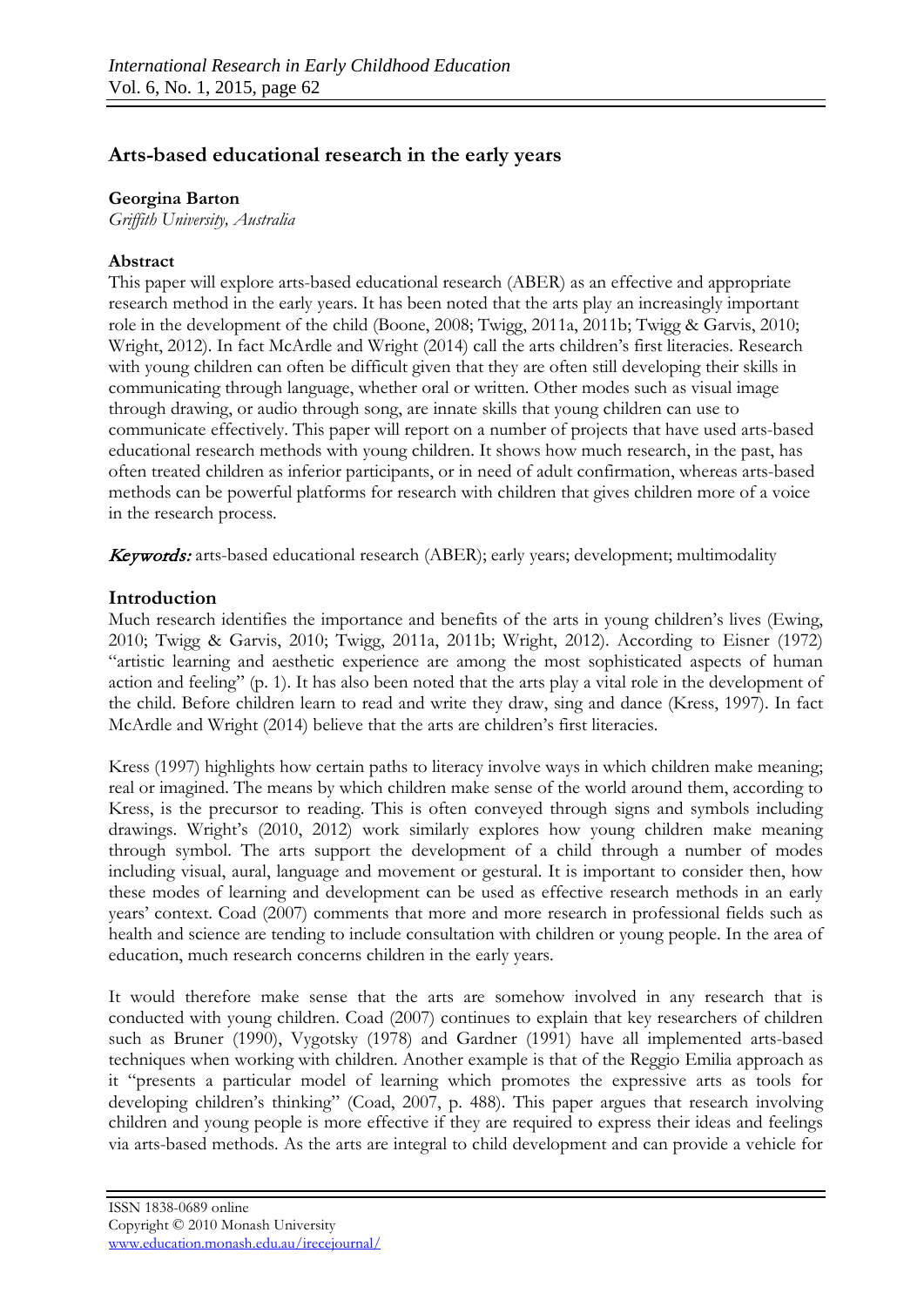children to express critical and deep thinking, research using arts-based methods can offer potentially profound outcomes that expression through language alone may not. The paper will also explore a number of examples where arts-based research methods are used in working with children.

# Benefits and intrinsic nature of the arts in the early years

The arts have always been an integral part of early learning (McArdle & Wright, 2014). Ardent supporters of the arts in the early years often offer up that it is as an important, if not critical building block, in early childhood development (Edwards, 2002; Wright, 2012). There appears to be on the other hand a tendency to downplay the perceived value and role of arts in contributing to early childhood development beyond some minor influence on engaging young learners when they're not learning 'more formal' curriculum content such as experienced on standardised tests (Barton, Baguley & MacDonald, 2013). There is however a growing body of evidence amassed over the last decade pointing to specific benefits for early learners which stretch beyond the mere practice of art making for art's sake - a 'fun thing to do'. Arts learning and practices from dance, drama, music, and visual art in early childhood have been shown to influence achievement of identified learning outcomes as well as enabling behaviours and attitudes which support later learning (Eisner, 2002; Gardner, 1980).

These beneficial influences include:

- *Physical development* through hand-eye coordination and fine-motor skills acquisition and refinement
- *Social interaction* through experiences of sharing resources, assuming different roles in the art making process, and helping others, differentiating one's work from others, questioning, considering, evaluating and appreciating the work of others
- *Cognitive development* through arts specific language use, exploring and connecting concepts and objects to symbols, making choices over subject matter, different media, materials, and methods to produce art
- *Expressive qualities* including the ability to communicate concepts and ideas young learners may not have language to describe sufficiently but experience nonetheless
- *Imagination, creativity and experimentation* through trialling techniques, methods and materials and sequencing them in ways meaningful to the early learner, as well as linking one's own behaviours and actions with creative results and
- *Problem solving skills* which are often embedded in arts education such as producing a play, working out what colours or medium to use in visual arts, or deciding what sounds work together in a performance (Kindler, 1997; Lowenfeld & Brittain, 1970; Mace, 1997).

Without access to arts-based learning children are at risk of receiving an education that is not holistic in learning, that is cognisant of diverse learning styles and approaches; what some call a deficit education (Barton et. al. 2013; Ewing, 2010; Weiss, 1993). Ewing (2010) for example believes that the arts have the potential to transform "learning in formal educational contexts, and ensure that the curriculum engages and has relevance for all children" (p.1). In the early years learning in, through and of the arts is particularly important given the ways in which children understand and make meaning of the world around them. This is often achieved through the use of signs and symbols and via multiple modes of representation. Without quality and regular access to arts-based learning opportunities children will be less able to attain the skills listed above. Sinclair, Jeanneret and O'Toole (2010) highlight the integral aspect of early learning through play,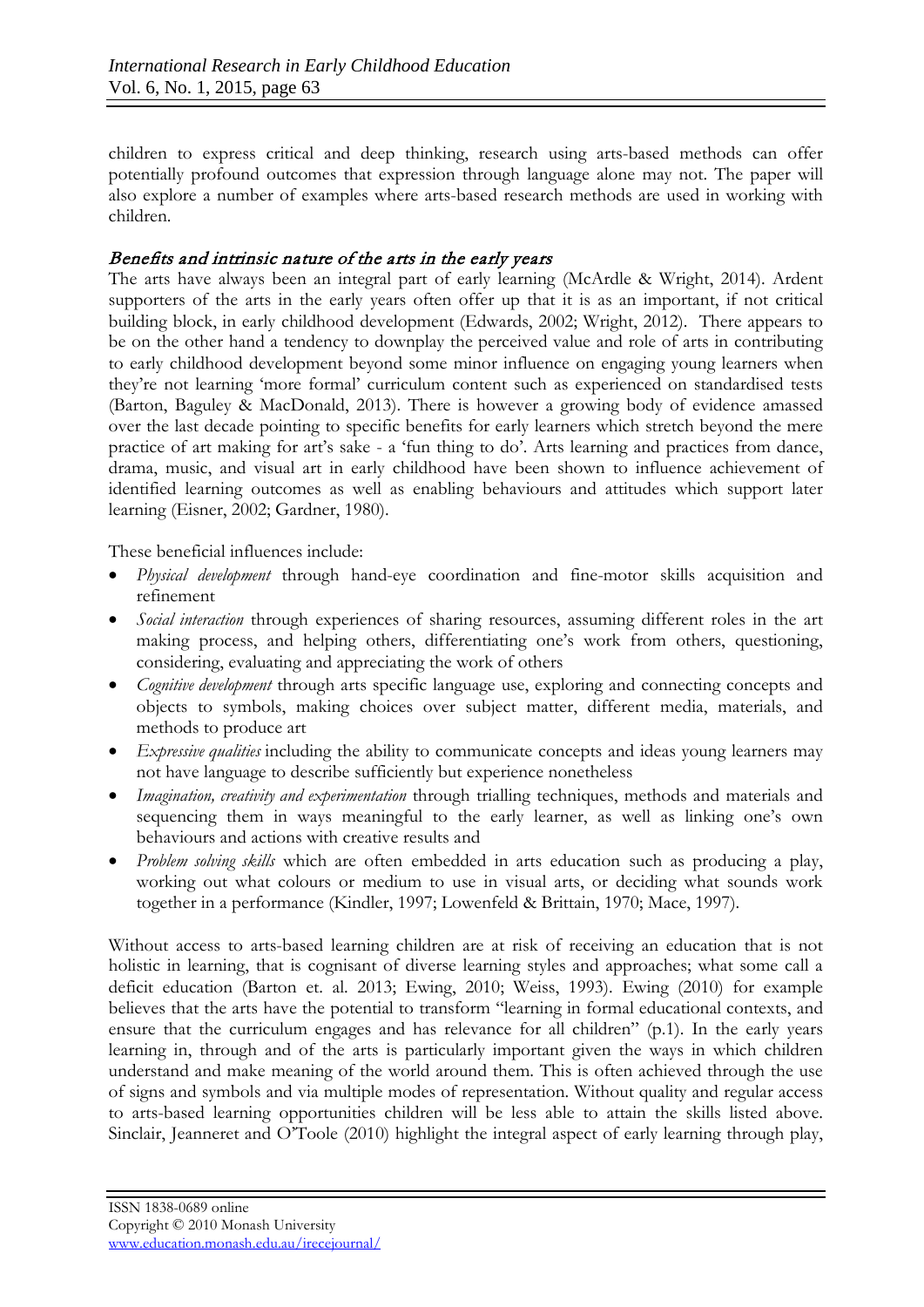creativity and imagination. It would therefore seem appropriate to consider ways in which to research with children that value arts-based practices. The next section of the paper will explore the research method – arts-based educational research or ABER.

# Arts based educational research and its application in early year's settings

#### *What is ABER?*

Arts based educational research or arts-based research<sup>[1](#page-2-0)</sup> has been an accepted method of research in educational settings since its inception in the early 1990s by Elliot Eisner. This was developed further with Tom Barone. According to Barone and Eisner (2012) ABER accepts that meaning can be represented in multiple ways, not just discursive. Eisner (1991) explains that ABER allows the use of resources that are not just text such as visual images, music and dance, poetry and literature. These resources, he argues, allow children to grasp what cannot be revealed in text alone. According to Barone and Eisner (2012) ABER explores:

"the potentialities of an approach to representation that is rooted in aesthetic considerations and that, when it is at its best, culminates in the creation of something close to a work of art" (p. 1).

Barone (2008) further explains that ABER is not just a substitution for quantitative research or other forms of qualitative research but rather a method that extends researchers' perspectives. (Barone, 2008). ABER can be integrated with other qualitative methods however, including narrative inquiry,  $a/r$ /tography, ethnography, participatory research and so forth.

Leavy (2009) explains that ABER can be used to disrupt and extend the qualitative research paradigm as they can 'unsettle' a lot of assumptions about what constitute knowledge as well as research (p. 9). Leavy provides a comprehensive definition of this practice:

"AB[E]R practices are a set of methodological tools used by qualitative researchers across the disciplines during all phases of social research, including data collection, analysis, interpretation, and representation…this genre of methods also comprises new theoretical and epistemological groundings that are expanding the qualitative paradigm" (p. 2-3).

Arts-based research allows for rich ways to access experiential knowing (Liamputtong & Rumbold, 2008). Further, Liamputtong and Rumbold (2008) state that arts-based research is "particularly suited to working with participants who may not respond to the more verbal research methods such as survey forms, interviews and focus groups" (p. 3). This is important to consider in the early years as many children will still be developing their oral language but may be able to communicate more effectively through other modes of communication such as drawing, movement or other visual approaches.

#### *I never made a painting as a work of art, it's all research* (Pablo Picasso).

McNiff begins his chapter in Gary Knowles and Ardra Cole's *Handbook of the Arts in Qualitative Research* (2008) with this quote by Pablo Picasso. It is relevant here as art is not always a concrete representation of the artist's ideas and feelings. The process that an artist goes through in order to produce an artwork is a vehicle by which to express a personal story or journey. This kind of storytelling is important to consider when working with children as story is very much a part of

<span id="page-2-0"></span> $1$  ABER is research conducted in educational settings. ABR is a derivative and conducted in non-educational settings such as in Science and Health. For the purpose of this paper ABER will be referred to.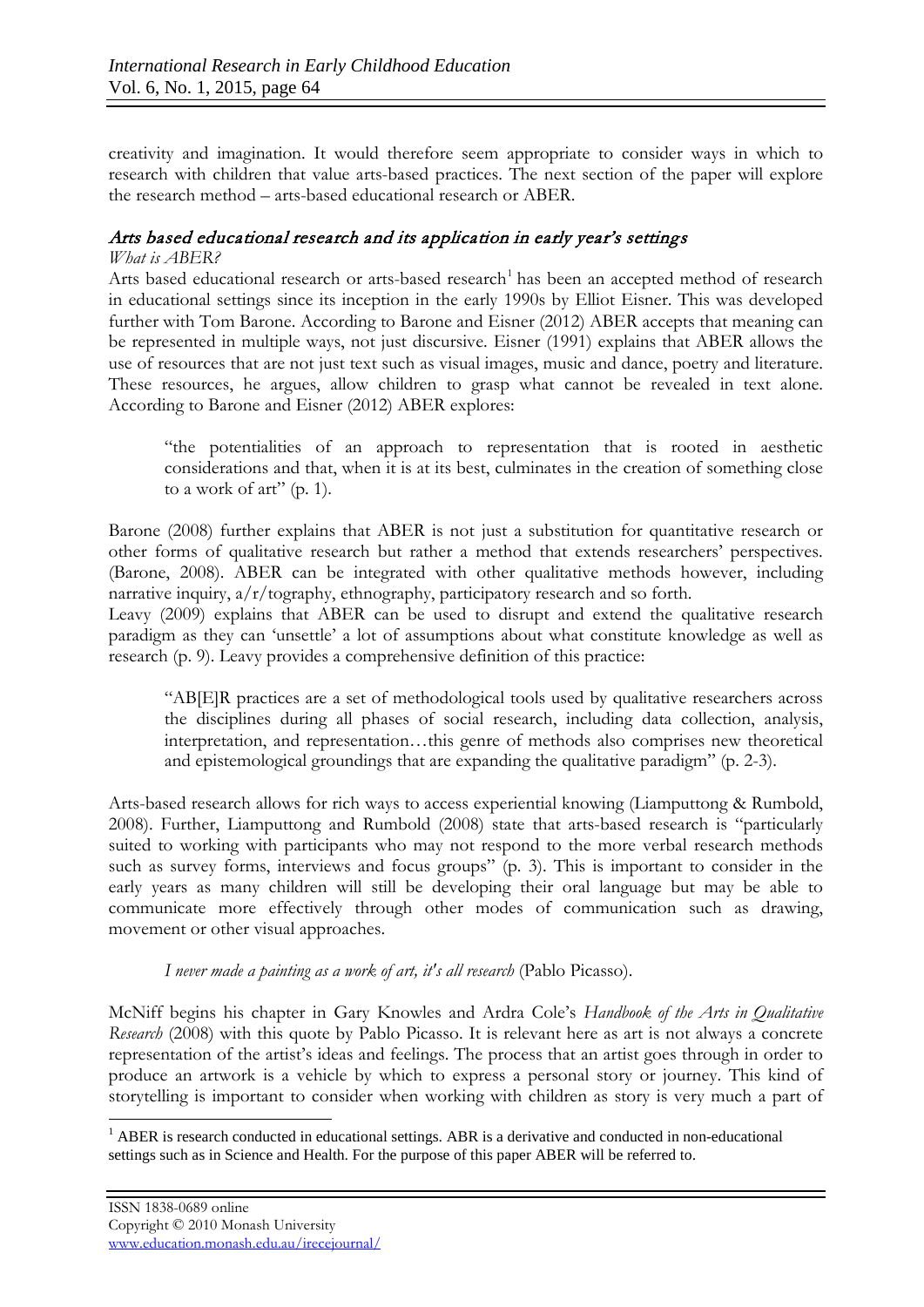their imagination and understanding of the world around them. McArdle and Wright (2014) point out:

"[W]hen young children create art, they can be expressing astonishing conceptual understanding and imagination, well beyond what they can communicate through language" (p. 22).

This makes ABER a most suitable research method when working with young children. Enabling the opportunity for children to participate in the research process as respected participants through ABER ensures authenticity when making statements about children's work and perspectives.

### *How is ABER undertaken?*

ABER can be implemented and applied in different ways. As language can be a creative mode, for example in storytelling, poetry, creative writing etc. then expression of ideas using both artworks and language can be considered an effective use of ABER. Also, as stated previously, ABER can be easily integrated with other qualitative methods which will be explored later in this paper when specific work is shared. Essentially ABER can be conducted in multiple ways. Rolling (2013) provides a number of perspectives on the use of this method including as analytic, as synthetic, as critical-activist and as improvisatory research practice. In this way it is up to the researcher what approach and application of ABER best fits the research in mind.

ABER has been applied successfully for example, in a number of fields such as education, health, science, commerce and even engineering (Sinner, Leggo, Irwin, Gouzouasis & Grauer, 2006). Essentially in arts-based research the creative outcomes or 'art' can be the expression of the findings, the discussion, the implications, the conclusive statements. The mode or ensemble of modes chosen by the researcher is allowed to speak for themselves. In relation to conducting research 'with children' instead of 'on children', allowing opportunities for young children to express in different ways is important so that they have the agency to show the skills and knowledge that they have acquired already in the learning development continuum rather than use methods that limit their involvement.

Graeme Sullivan in Knowles and Cole (2008) provides one model that incorporates the artistic technique of painting in the research process. Figure 1 shows how painting can be a research practice. The model highlights the relationship between action, structure and agency and how using painting as an act, idea, form or theory can engage these concepts.



**Figure 1:** Painting practices as research (Sullivan, 2008, p. 241)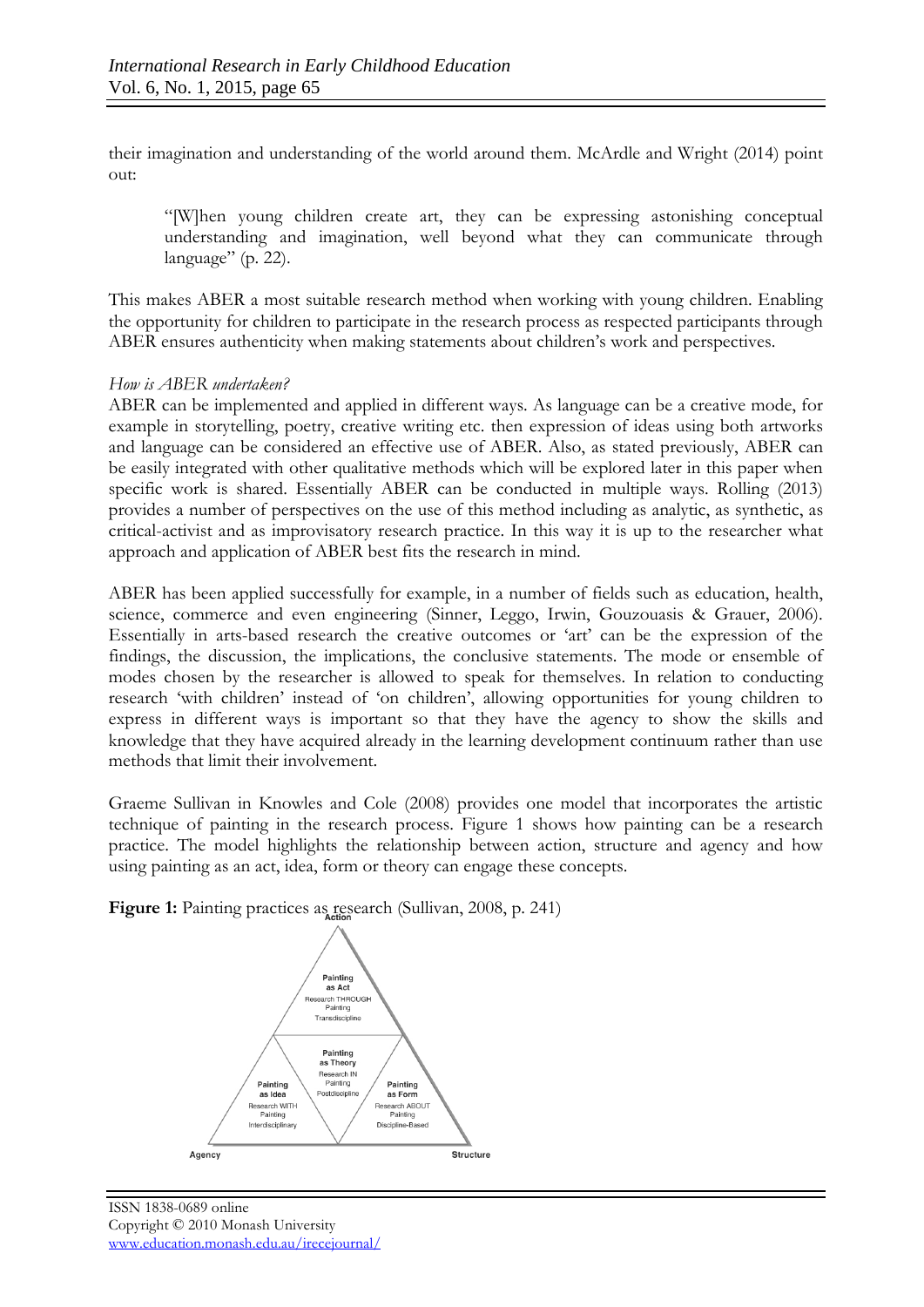In this sense when painting is used as a research method with a distinct purpose – with, through, in, or about – it can bring about different outcomes and results. Sullivan explains that when we perceive painting more as a *verb* than a *noun:* 

"…[w]e get a better sense of the way that painting as a practice is determined by the act of doing it. In this way, distinctions between terms such as painter, object, and viewer melt away as the circumstance or setting influences the meanings invoked in artistic efforts and encounters" (p. 241).

Applying this to work with young children means that artwork in the form of painting can be interpreted as a meaningful data set in whatever context is established. Rather than seeing the arts as just an 'artwork' it can be guided and directed to produce particular meanings.

#### *Why should educators use ABER in practice?*

As stated previously very young children are still developing both oral and written language (Hill, 2012). Given that further development of linguistic expression is a large focus of learning and teaching in the early years then, this mode of communication may not be the most effective method to gather thoughts, feelings, indeed data from such participants. According to Barrett, Everett and Smigiel (2012) there has been an increased interest of "children's agency in and through their artistic practise" (p. 186). In addition, more awareness of children's rights and their capacity and agency to contribute to research that explores their lives has occurred. Therefore it is important to consider the ways in which researchers engage children within the research being undertaken.

ABER offers a way in which children can fully participate in the research process and be recognised as co-researchers in the course of study (Barrett et al. 2012). Extending data evidence to modes other than just oral and/or written language enables children a voice in the representation of their own lives (Coad et. al. 2009; Christensen, 2004, p. 165). In this sense ABER extends beyond "the limiting constraints of discursive communication in order to express meanings" (p. 1) and is multimodal in nature. Bezemer and Kress (2008) note that a 'mode' is a "socially and culturally shaped resource for making meaning" (p. 171). When we organise these as ensembles they act as semiotic resources (Jewitt, 2006). If we then shift this meaning to the written word Bezemer and Kress (2008) believe that knowledge may be lost. Acknowledging and understanding that other semiotic tools such as image, sound, gesture and/or use of space (time and place) can offer powerful representations of meaning is important when considering research with children. This ensures that we accept the ways in which humans, including children, interact with each other and how they express ideas.

Lemke (2002) for example, indicates that expression through various modalities is organic and flowing and often occur in mixed ensembles.

"[W]ithin a semiotic modality, presentational, orientational and organisational meanings are not by any means totally independent of one another. The possible combinations do not all occur with equal probability and functionally each one helps us to interpret the others, especially in short ambiguous or unfamiliar texts or images. Human semiotic interpretation is both gestalt and iterative" (p. 305).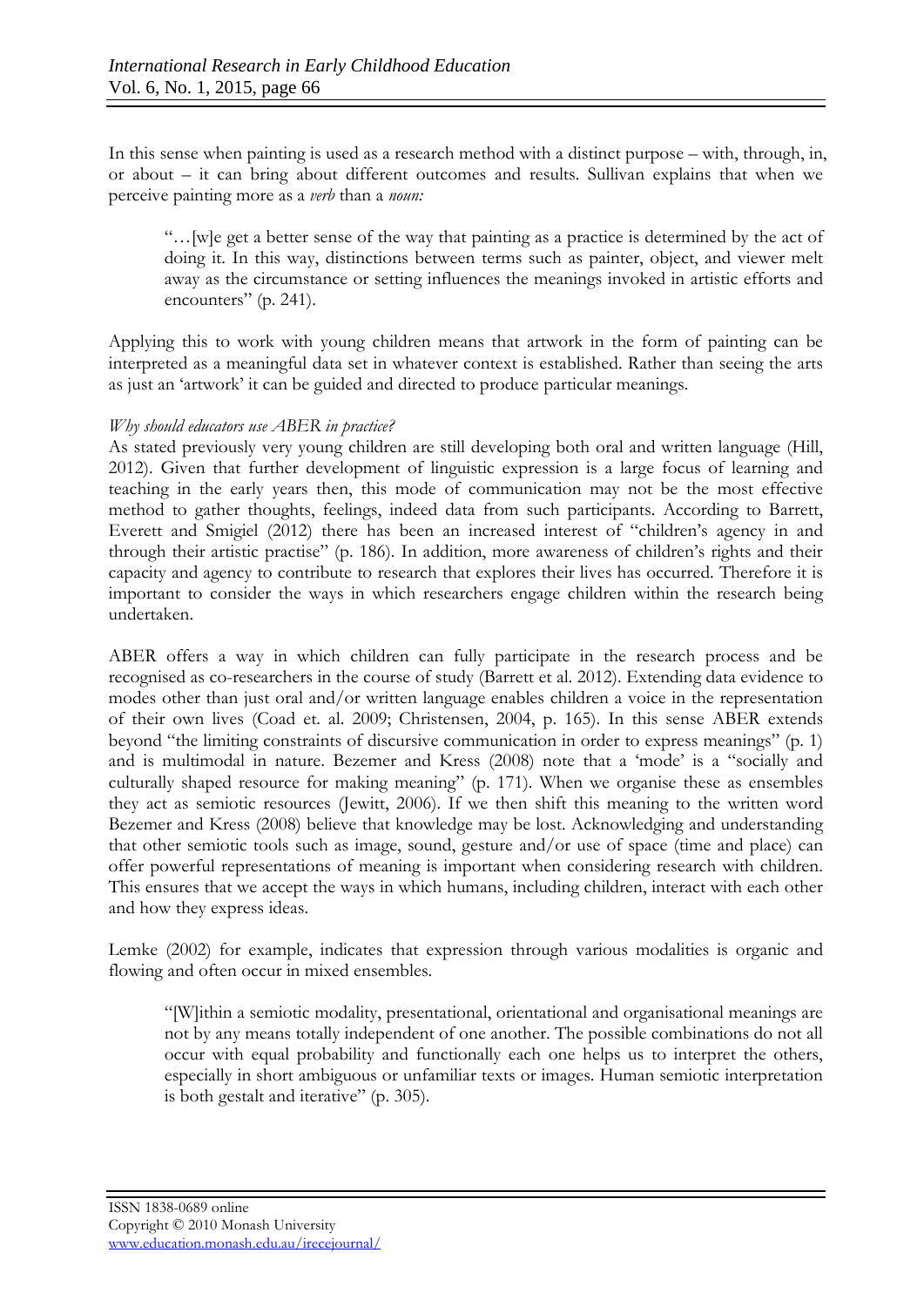Lemke shows that organic communication for people tends to be multimodal in nature. Continuing to privilege language over other forms of expression is limiting, particularly if we consider early years' contexts, as expressing knowledge and feelings through arts practice, for young children is natural and innate. If they have yet to learn the alphabetic principle or are still developing their oral language then expecting research data to be expressed this way can be constraining. Therefore offering arts-based ways in which to express meaning enables children to have a real voice in the research process.

### Examples of arts-based educational research with young children

The next section of this paper will explore a number of research studies that have used ABER with young children within different contexts.

*Research with children on arts engagement*

The first explores the work of Margaret Barrett (2002), as well as her research with Heather Smigiel (2003, 2012). Their research design:

"…sought to build on children's knowledge and experience, and to value their engagement as co-researchers in exploring the research questions. Through the lens of narrative inquiry we sought to access children's stories concerning their engagement with the arts" (Barrett & Smigiel, 2003, p. 4).

Both Barrett and Smigiel were concerned that much research on the importance of the arts in children's lives failed to respect young children's perspectives. In 2000, a national report entitled *Australians and the arts: What do the arts mean to Australians?* purported that perspectives of young children could be gained through adults such as their parents (Costantoura, 2000). This discounted the fact that young children could very much talk about their own experience, but additionally express these ideas through art itself. Barrett's (2002) work with early years' children on their music engagement for example, showed the capacity of children as being researched 'with' rather than researched 'on'. In her article *Invented notations and mediated memory* (2002) she shares the work on two children's approach to expressing ideas on music through the use of image or 'invented notation'. Here the children were asked to explore ways in which to express music they heard through drawing and image. This research highlighted how children were capable of representing sound and music via their own symbolic methods.

Some 10 years later Barrett, Everett and Smigiel (2012) share findings from children aged 5-8 years. This research was participatory research where the children were asked to share their perceptions of the arts. Barrett, et. al. (2012) state that the children were at the centre of the investigation and as such, were treated as co-researchers. They were, according to the researchers "knowledgable informants in respect to the phenomenon under investigation- their understandings and experience of the arts" (p. 187). Consequently, any intervening or mediating between adults was not necessary.

This study focussed on what the arts 'do' for children rather than their own meaning-making in arts practice. It referred to children's perspective through both conversation (language) and their drawing and photography (visual imagery). The visual image was present to provoke this discussion. The participants (140 children from up to 14 early childhood settings) were guided to: 1. Take as many photos as they like that represent the arts and select eight of them and 2. Name these photos (p. 181). They were also asked to do a 'Draw and Tell' task and talk in small focus groups about the ways in which they participated in the arts; both in and out of school.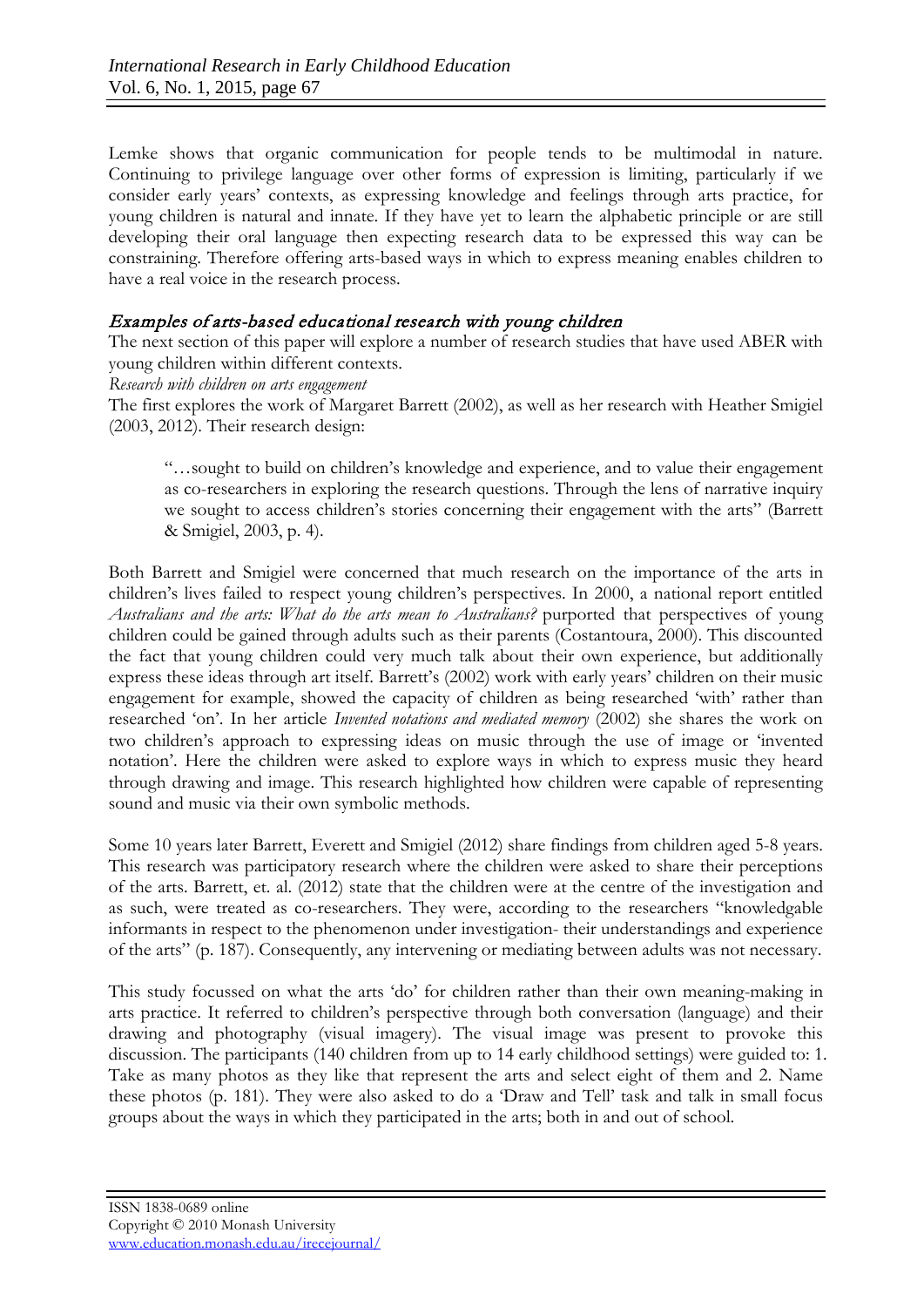According to the researchers, the conversations documented the important role that the arts played in the children's everyday lives, particularly with their families. Much of it also focused on the benefits of these experiences. Generally, the findings showed that children engage in arts practice for social bonding with family and friends; for stimulation of "imagination and creative thought and expression" (p. 199).

The 'Draw and Tell' task, according to Barrett and Smiegel (2012), was an important strategy for the children to express their ideas that their arts engagement is cognitively, emotionally, socially, physically and aesthetically fulfilling. This, the authors contend should inform the development and continuation of arts practice and policy within Australian schools and arts organisations. In considering implications for early childhood research the researchers recommended that in order to engage children in research productively then the processes and practices of the arts should be employed. For young children, opportunities to talk about and express their experiences via multimodal means is important, according to Barrett et. al. (2012) as it can: "build their current understandings; increase their evident appreciation for and capacity to analyse their experiences;

make connections between their experience of the arts in and beyond school; foster their well-

being; and stimulate their capacity for creative thought and activity" (p. 200).

This information is useful for early childhood researchers because if the children in this study were not asked about their perspectives and involvement in the arts the outcomes would be limited in understanding a deep meaning such participation. Parents for example, may have a pre-conceived idea about what benefits as well as other implications for children's participation in the arts. Similarly, if Barrett and Smiegel had only got the young participants to talk about these experiences there would be a risk of not receiving information that the children may not be able to articulate through words and also the children may have only provided the information they thought the researchers would require (see also Barton & Bahr, 2013).

#### *Research with children in health settings*

There is much research that uses arts-based participatory research in the field of health (Coad, 2007; Cole & McIntyre, 2003; Driessnack & Gallo, 2011; Lambert, Coad, Hicks and Glacken; 2014; McIntyre & Cole, 2008). A common link here is therapeutic practice (Payne, 1993; Wiener, 1999). In fact arts therapy is often used with young children in supporting them through poor health or difficult personal times in their lives. Recent research with children in health settings has utilised ABR to assist the children in being important participants in the research process. Lambert et.al. (2014) show how arts-based expression and methods enable potentially powerful outcomes for research questions and findings. This particular research explored children's perspectives of what would be the best physical layout for hospital-built environments. The study involved 55 children who were hospitalised. All children involved in this study were between 5 and 8 years of age. There were 24 boys and 31 girls from a range of cultural backgrounds as well as various health care conditions including chronic and acute illnesses.

The children were asked to draw and speak about what their preferred hospital room would look like including any particular physical features but also social aspects of the space. The study aimed to use this data in informing a proposed design of a new children's hospital in Ireland. Some of the children were unable to draw, due to their illness, but were able to talk about their desired place of stay. Other children participated in groups in creating their 'perfect' hospital room using art and craft materials while being supported by an artist through an Arts and Health company or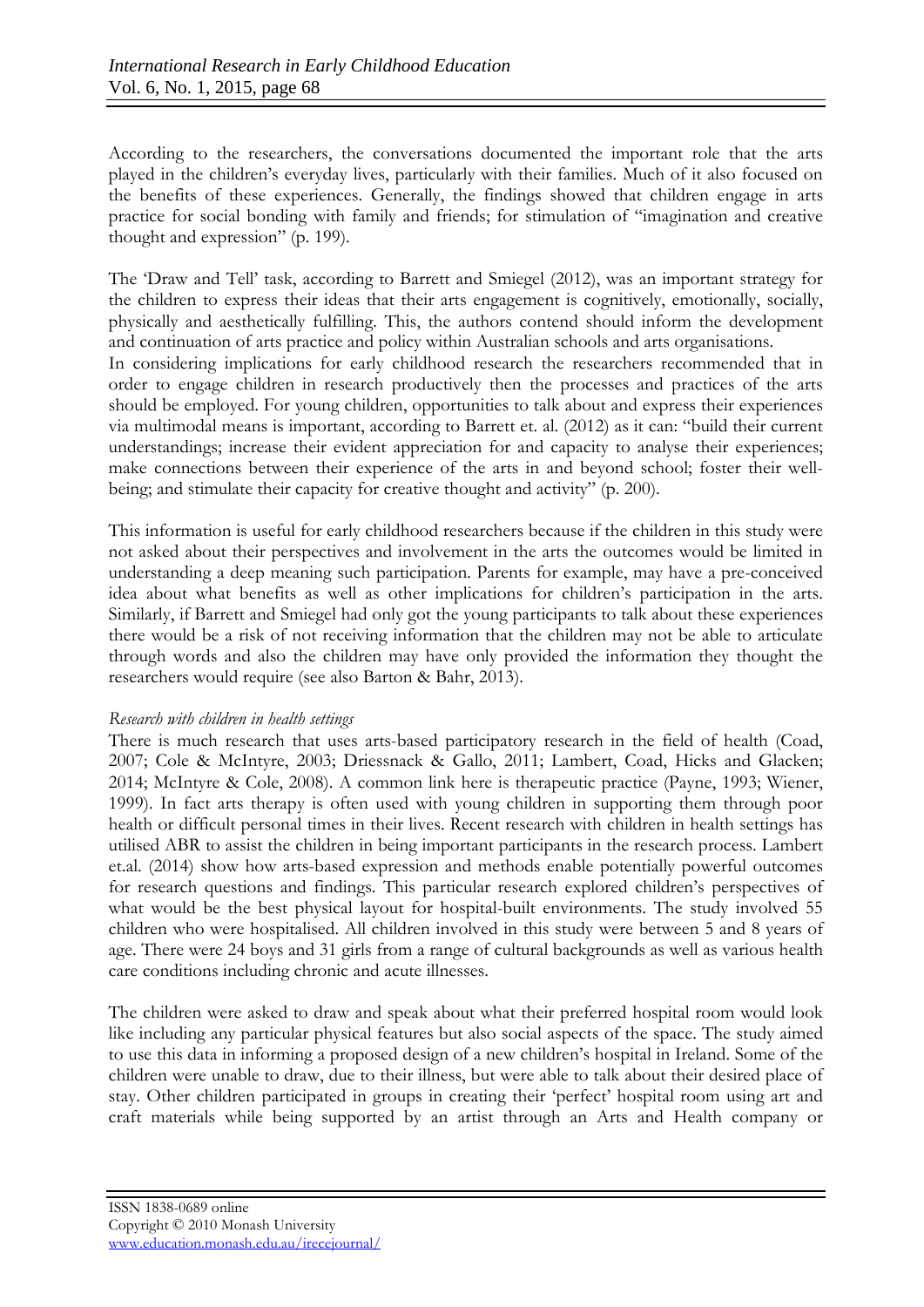individually completed drawings with a researcher from hospital their bed. The following shows the instructions given to each child:

"Draw, colour, design a perfect (ideal) hospital room. Include everything you need to make your stay in hospital as comfortable as possible (as home like). You draw what you think a room should look like, design a bed, create a floor plan, or draw a hospital from inside . . .

When finished drawing children were asked:

Tell me about your drawing? What were you thinking about when you drew your perfect (ideal) hospital room? What is really important about this room? Is there anything the room should have that can't be seen in the drawing? What kind of things or places would you like nearby your room (and not like nearby your room)?" (Lambert et. al., 2014, p. 62)

Findings from the study show that children very much know the types of environments they would prefer to be staying in while they are in hospital. In fact, there were many aspects found that are often overlooked in the design of children's hospital rooms. In regard to the physical environment the children, according to the researchers, showed that they valued a "colourful, creative, comfortable interior environment which had easy access to the external environment" (p. 63). The children tended to creatively use the space, include imaginative décor and brought aspects of the outside natural environment into the inside one.

Further, children "wanted to experience a seamless and smooth-flowing environment that would enable them to easily find their way and orientate themselves to the hospital setting" (Lambert, et. al., 2014, p. 64). Interestingly, the children's interaction with the environment including first impressions, orientation within the entire hospital, and being able to move and play were all important aspects for the children. A most valued feature for the children was to be able to be with the parents and family in a dignified and private manner. Issues and concerns such as adequate storage, noise and lighting were also highlighted.

The research team found that children had strong and extremely relevant ideas about what types of hospital rooms suit their needs during illness. Being able to express these ideas not only through talking, for some of the children, provided a much needed platform for them to present their ideas. The images shared in the article about this study clearly showed children's in-depth understanding about the environment they would prefer but also the ones in which they were currently in. Without the inclusion of arts-based approaches in this study there would have been limited understanding of what these children were able to articulate in regard to preferred spaces while they were unwell and often away from family and home.

## **Background to the study**

#### *Research with children in school settings*

Much research in the early years occurs in school settings, often aiming to improve learning and teaching. Research focusing on literacy development has found that including ways in which children understand concepts related to literacy learning through multiple means of communication (such as arts-based methods) allows them to show this understanding in ways that best suit them (Barton, 2014; Barton & Baguley, 2014). An example was a research project conducted in a small multi-age school with eighteen children from Prep to Year 7 (aged 5 to 12 years).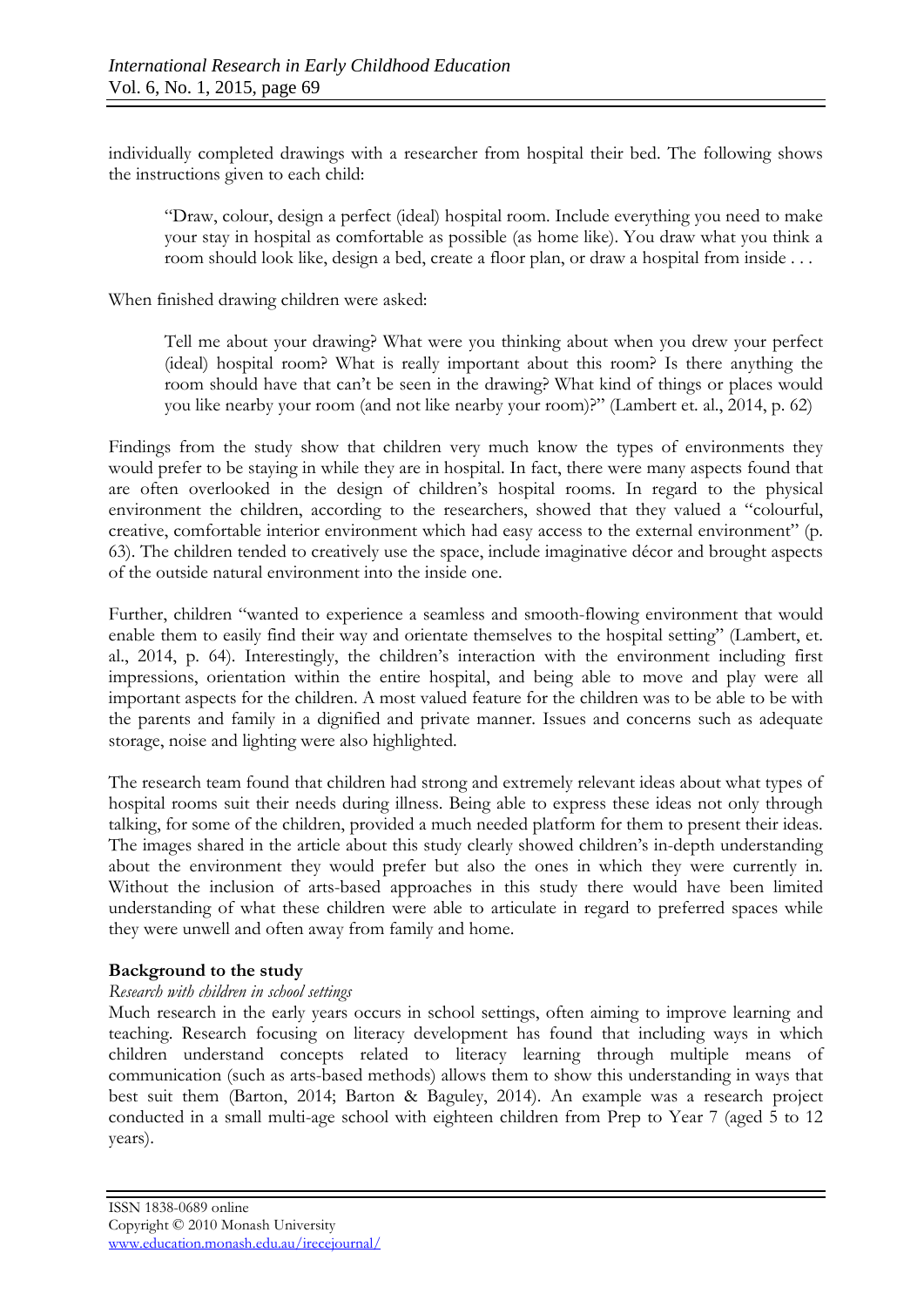In 2012, the school based their annual end-of-year performance on Graeme Base's (1992) *The Sign of the Seahorse[2](#page-8-0)* , a story with a moral message of environmental consciousness and sustainability for the sea and its many creatures. While preparing for this performance the children studied their own character in detail. This included and in-depth understanding of what their character looked like, sounded like, moved like and how it related to the other characters in the story. The children were involved in creating their own costumes, props and sets. The children worked closely with their teachers and teaching assistants as well as one other throughout the entire production.

#### **Research design and methods**

This research study aimed to view phenomena in action and is therefore qualitative. As part of the research project a number of data sets were included: documentation of the production through the use of video (from early rehearsals to the final performance), drawings, reflective practice and interview data with the view of investigating the impact of the process on the children's understanding of the narrative as well as the ways in which they worked collaboratively together in developing their literacy learning. Barton and Baguley (2014) analysed this data using Tuckman's (1965) theory of collaboration and social semiotics (Kress & van Leeuwen, 2006).

For the purpose of this paper a focus on the arts-based and multimodal practices through the project will occur. Semiotic representations such as aural, gestural, linguistic, spatial and visual modes can be used to explain key content and concepts, in addition to describing children's knowledge and understanding of the world around them (Kress & van Leeuwen, 2001; Lemke, 2000). The participants in this study were aged from 5 through to 12 years of age. The following discussion focuses on the children between 5 and 7 years.

### **Results and discussion**

There were a number of stages involved in the preparation of the final performance. Barton and Baguley (2014) describe these stages as: 1. *Becoming* familiar with the script; 2 *Belonging* to a storytelling group; and 3. *Being* a collaborative and reflective performer. This is based on the *Early Years Learning Framework for Australia* (DEEWR, 2009).

#### *Becoming*

In the first phase of the study the children were *becoming* familiar with the story by reading the drama script. This involved language-verbal and gestural modes of communication as the teacher encouraged the children to expressively speak their lines using particular facial features. Given that the children ranged from Prep to Year 7 the older children acted as mentors in supporting the younger children in preparing for their role in the play.

After becoming familiar with the script the children worked further on their characterisation by designing costumes, improving their movement and gesture, and drawing their characters. In one activity the children were asked:

- 1. What does your character look like?
- 2. Where does your character live?
- 3. What does your character do?

This activity was particularly important for the younger children as they were still developing their skills in writing. Being given the opportunity to not only talk about their characters but also draw

<span id="page-8-0"></span><sup>&</sup>lt;sup>2</sup> The author would like to thank both Graeme Base and Hal Leonard for their support of the school's end of year project.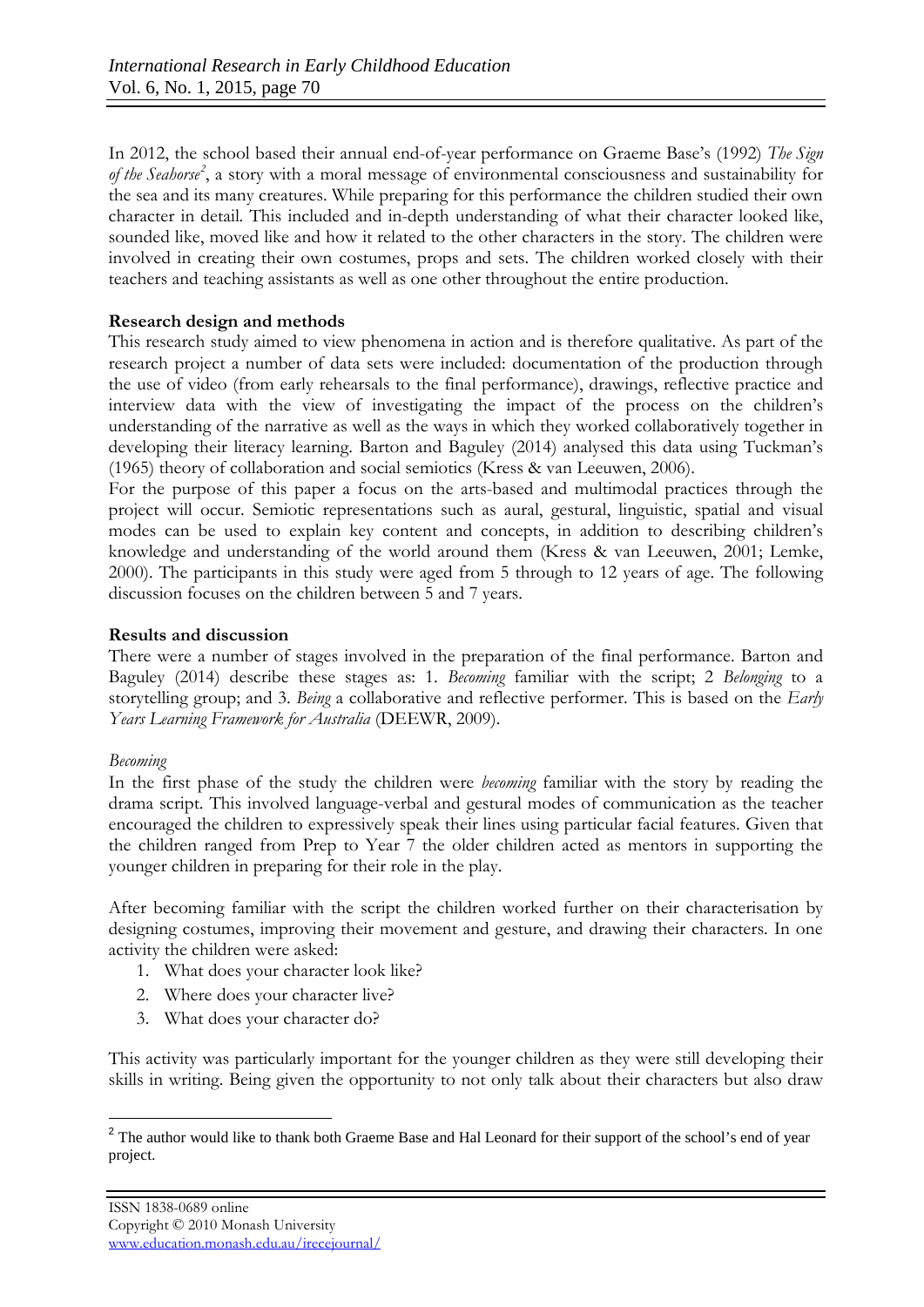them assisted the younger children in designing their own costumes. It also assisted the children in developing further understanding of the key personality and physical traits of their characters.





**Figures 2 and 3:** Soldier Crab #27 and #28 characters (Image release courtesy of the participants)





**Figures 4 and 5:** Angelfish characters (Image release courtesy of the participants)

Figures 2, 3, 4 and 5 show an understanding of the attributes of each character, which are the roles of the soldier crabs with their large pincers, and the colourful images of the angelfish. These drawings, a visual representation of the characters, then provided the children a stimulus to which they could discuss their ideas based on the questions above.

#### *Belonging*

In the rehearsal phase the children were learning how to *belong* in an effective performance group. It was through this phase of learning that arts-based practices of drama and dance (gesturalembodiment) became the focus. The children had to learn how to work together as a group in presenting the story effectively to an audience.

The data showed an increase in the children's spatial awareness in relation to the staging. This included both their movement on the stage and also the relationship between themselves and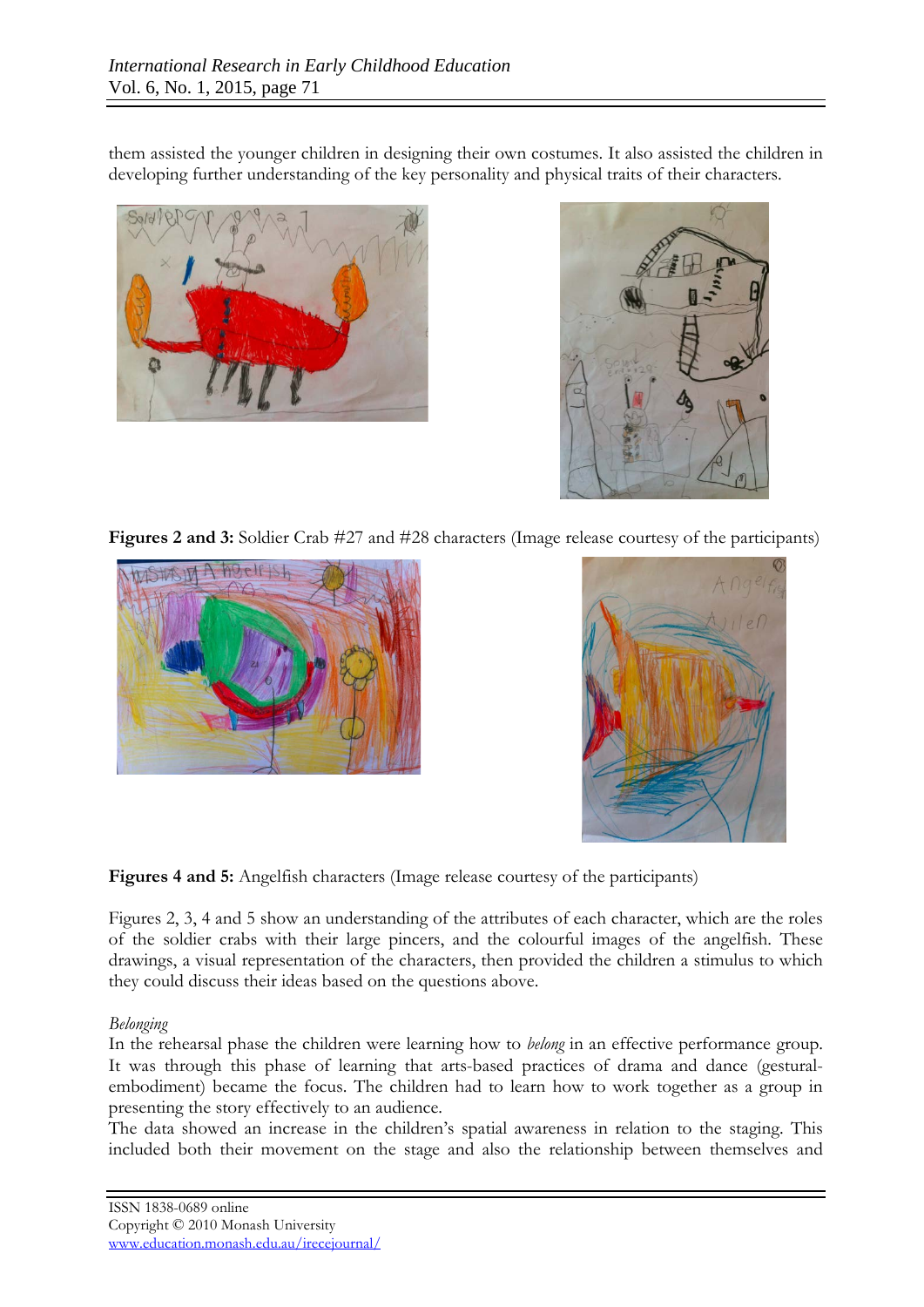others. At the beginning of this phase the children rehearsed mainly in an outdoor area in the school where the teacher had placed tape on the ground to indicate areas of the 'stage' the children should be aware of (refer to Figure 6).



Figure 6: The early years' children are shown here working with the older children in understanding the stage space (Image release courtesy of participants)

After rehearsing for a number of weeks the children then progressed to the dress rehearsal – a few days before the actual performance. This was 'performed' in the classroom in costume and with the set. Figure 7 shows the children rehearsing in their final dress rehearsal. During this phase all of the modes were employed including: aural (music and song), gestural-embodied (movement on stage as well as facial expression); language-verbal (reciting lines and singing); spatial (use of the stage including vertical and horizontal staging); and visual (costumes and set).



Figure 7: The same taped area is provided for the children – along with the set and props (Image release courtesy of participants)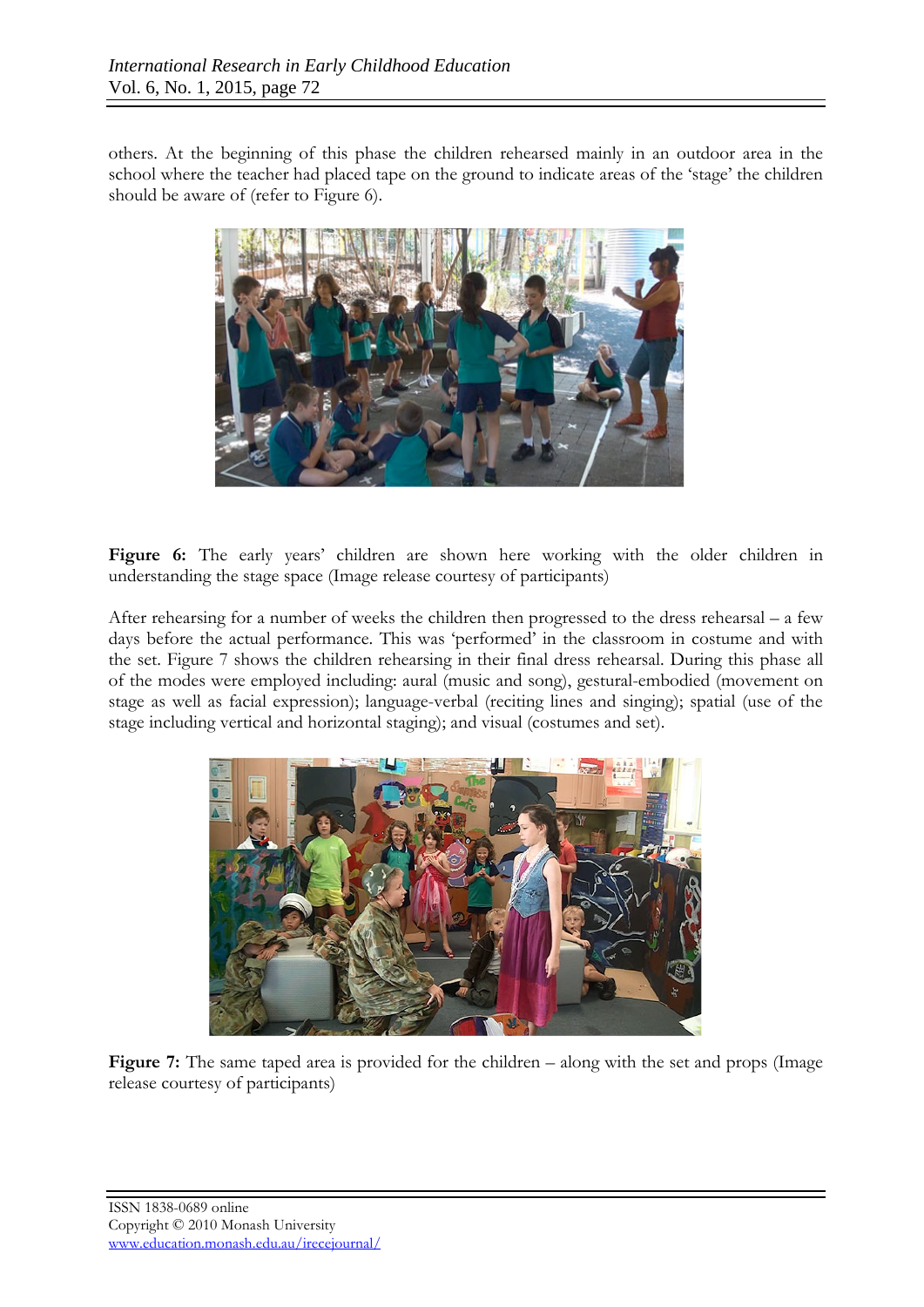# *Being*

The final phase in the performance was where the children were *being* reflective performers. Not only did they employ all of the modes of representation, as in their dress rehearsal, but they also needed to be reflective during the actual performance. If, for example, anything went wrong they needed to think quickly on their feet to move the performance forward.



**Figures 8 and 9:** Still shots from the final performance (Image release courtesy of the participants)

Figures 8 and 9 show the entire cast with the children in the costumes they helped design. The younger children were mentored through the performance by the older children.

After the performance the children were asked to talk about their experience in belonging in the performance. They were also asked to talk about how being part of the performance helped with their literacy learning.

Comments from the children about their character and involvement in the end of year production include:

*My character was Swali – he was mean and helped the baddies with their evil schemes…The dances made it really energetic and more fun. You got to do more things like dancing and acting not just writing. It helped me to think about stories that could have happened before* (Year 2 student).

*I was Finneus – he is like part of a gang and is a red fish. He does his own things he doesn't do what his parents say. The catfish gang wanted to be part of the bad team but the bad team didn't let us so we made a catfish game – I was the leader. I like the dancing and the lights flashing when we danced. I learn how to have a loud voice and acting such as moving around the stage* (Year 3 student).

*Taffy was my character and I was tough. He is naughty and we get in trouble a lot. I like all the dancing, it was fun and I liked the audience there. When there is no audience you don't feel great because there is nobody there except the teachers. When it is the show you feel so excited because there are all these people watching you. You feel happy and know it is going to be a good night. It helped my drama and my voice to get bigger and it is really fun* (Year 1 student).

*The play went really good and I think everybody did a really good job. I liked watching it later on the DVD. It was exciting* (Prep student).

For these children a greater understanding of the story was gained by performing the key plot and theme via a multimodal arts production. The development of critical comprehension and recall skills for children in the early years of learning is crucial to reading success (Hill, 2012). Therefore the use of arts-based methods in expressing this comprehension enabled children to represent their understanding as well as describe what they liked and benefited from such a project.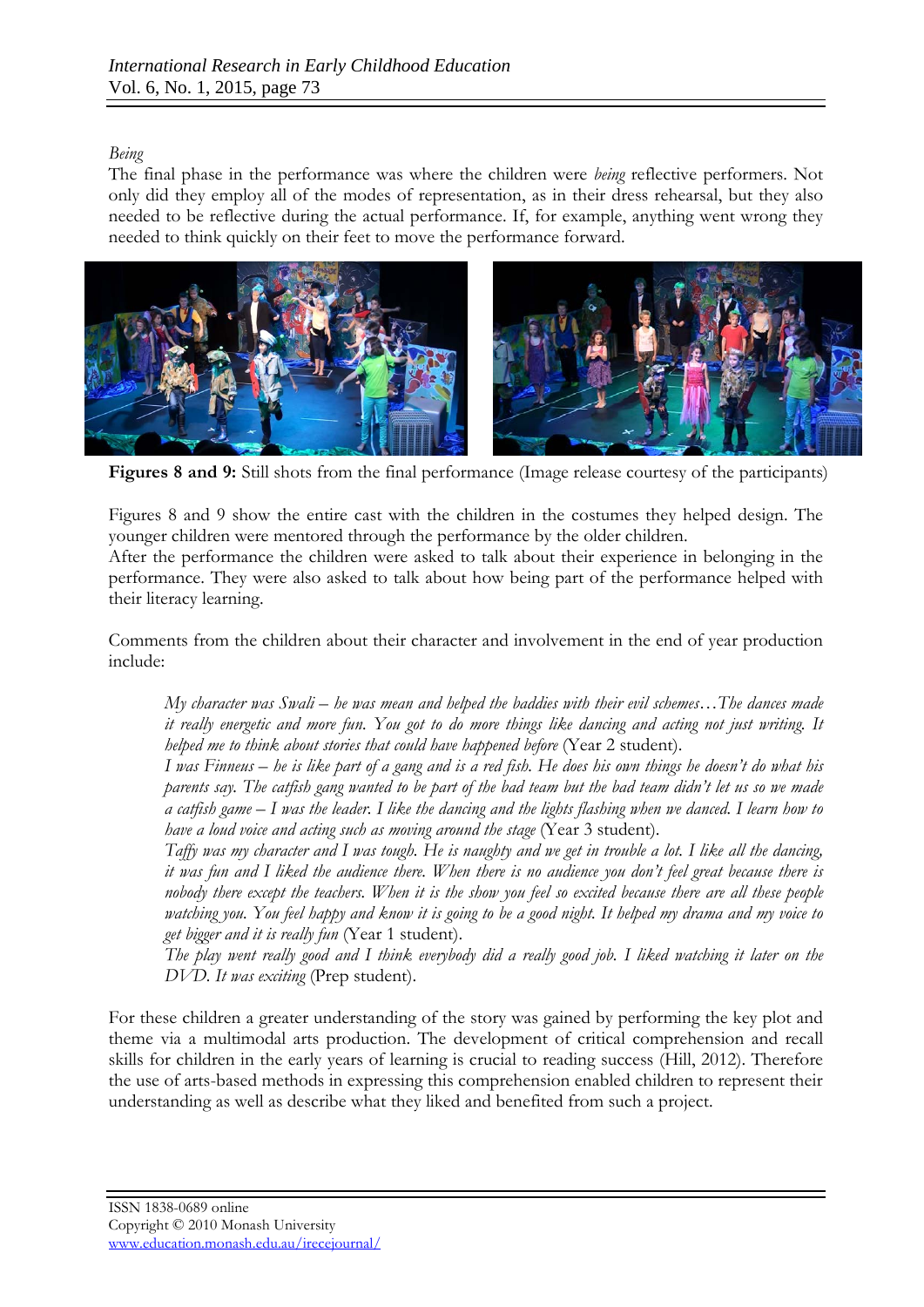# A way forward for researching with young children using the arts

Findings from this study showed that when children worked collaboratively in producing an endof-year performance they developed a deeper understanding of the narrative as they participated in multi-modal representations of the story (Barton & Baguley, 2014). The children were asked to explore the story using a number of arts-based strategies that were utilised to assist them in understanding the plot, characters, setting and theme of the narrative; that are often missed from just reading the story. Without the opportunities to express knowledge in different ways this understanding would not have been possible.

This paper has purported the powerful potential of ABER as an appropriate and much needed research approach when working with young children. As researchers we have an obligation to treat participants in a respectful and dignified manner; this includes working with children. Considering ABER as an appropriate research method when working with children is important as it allows them to present their ideas via multiple-modes of expressions and communication. As Barone & Eisner (2013, p.8-9) note:

"[A]rts based research is the utilisation of aesthetic judgment and the application of aesthetic criteria in making judgements about what the character of the intended outcome is to be. In arts based research, the aim is to create an expressive form that will enable an individual to secure an empathic participant in the lives of others and in the situations studied".

This is critically important in the lives of young children and if there was not the opportunity for young children to express themselves in any form they feel comfortable, then we would be at risk of not knowing the full meaning of their experience.

Barone and Eisner (2012) conclude their book with ten fundamental ideas that can be taken from ABER. Of relevance for any researcher who is contemplating using ABER when working with young children is the fact that, as humans, we have multiple ways in which we describe and understand the world. Consequently, the ways in which we, as individuals, make sense of our own context may not offer final concrete meanings but rather raise significant questions and encourage further conversation (p. 166).

ABER therefore, in its qualitative form, can ultimately pass the research outcomes onto children as agentic participants or informers. Researchers using ABER therefore, must be prepared of the possibility of not reaching a conclusive end or answer to their problem or hypothesis. This allows for expressive input that supports both equality and equity between the researcher and researched, ultimately contributing to human understanding and respect of all others, especially children.

## **References**

Barrett, M. (2002). Invented notations and mediated memory: A case-study of two children's use of invented notations. *Bulletin of the Council for Research in Music Education*, 153/4, 55-62.

Barrett, M., & Smigiel, H. (2003). Awakening the "Sleeping Giant"?: The arts in the lives of Australian families. *International Journal of Education and the Arts, 4*(4), Retrieved from: <http://www.ijea.org/v4n4/>

Barrett, M., & Smigiel, H. (2007). Children's perspectives of participation in music youth arts settings: Meaning, value and participation. *Research Studies in Music Education, 28*, 39-50.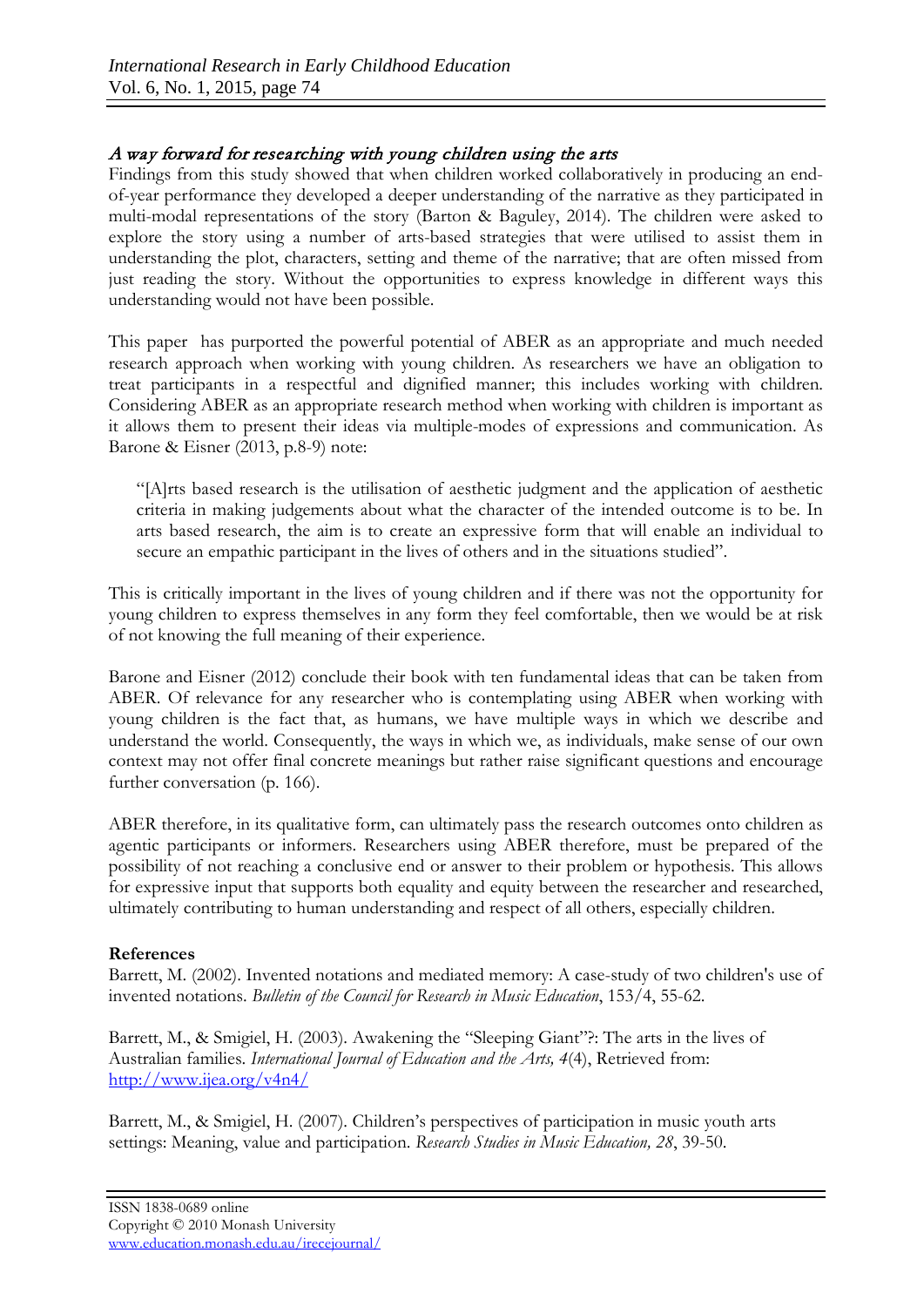Barrett, M., Everett, M., & Smigiel, H. (2012). Meaning, value and engagement in the arts: Findings from a participatory investigation of young Australian children's perceptions of the arts. *International Journal of Early Childhood, 44*, 185-201.

Barton, G.M., Baguley, M., & MacDonald, A. (2013). Seeing the bigger picture: Investigating the state of the arts in teacher education programs in Australia. *Australian Journal of Teacher Education, 38*(7),<http://ro.ecu.edu.au/ajte/vol38/iss7/6>

Barton, G.M., & Bahr, N. (2013). (2013). Perspectives on schooling from early adolescent video diaries. *The International Journal of Technologies in Learning, 19*(4), 63-75.

Barton, G.M. (2014). Literacy and the arts: Interpretation and expression of symbolic form. In G.M. Barton (Ed.). *Literacy in the Arts: Retheorising Learning and Teaching*, (pp. 3-20). Switzerland: Springer International Publishing.

Barton, G.M., & Baguley, M. (2014). Learning through story: A collaborative, multimodal arts approach. *English Teaching: Practice and Critique*, *13*(2), 93-112.

Barone, T., & Eisner, E. (2012). *Arts-based research*. Los Angeles: Sage Publications Inc.

Barone, T. (2008). How arts-based research can change minds. In M. Cahnmann-Taylor & R. Siegesmund (Eds.), *Arts-Based Research in Education: Foundations for Practice*, (pp. 28-49). New York, NY: Routledge.

Base, G. (1992). *The sign of the seahorse*. Sydney: Penguin Books.

Bezemer, J., & Kress, G. (2008). Writing in multimodal texts: A social semiotic account of designs for learning. *Written Communication, 25*(2), 166–195.

Boone (Twigg), D.J. (2008). Young children's experience of visual displays of their artwork. *Australian Art Education, 31*(2), 22-45. Carlton, VIC: Art Education Australia. <http://eprints.qut.edu.au/27557/>

Bruner, J. (1990). *Acts of meaning*. Cambridge/London: Harvard University Press.

Christensen, P. (2004). Children's participation in ethnographic research: Issues of power and representation. *Children and Society, 18*, 165-176.

Coad, J. (2007). Using art-based techniques in engaging children and young people in health care consultations and/or research. *Journal of Research in Nursing, 12*(5), 487-497.

Coad, J., Plumridge, G., & Metcalfe, A. (2009). Involving children and young people in the development of art-based research tools. *Nurse Researcher, 16*(4), 56-64.

Cole, A., & McIntyre, M. (2003). Arts-informed Research for Public Education: The Alzheimer's Project. *Canadian Association for the Study of Adult Education*, Online proceedings.

Costantoura, P. (2000). *Australians and the arts*: *What do the arts mean to Australians? (Overview).* Sydney: Australia Council.

ISSN 1838-0689 online Copyright © 2010 Monash University [www.education.monash.edu.au/irecejournal/](http://www.education.monash.edu.au/irecejournal/)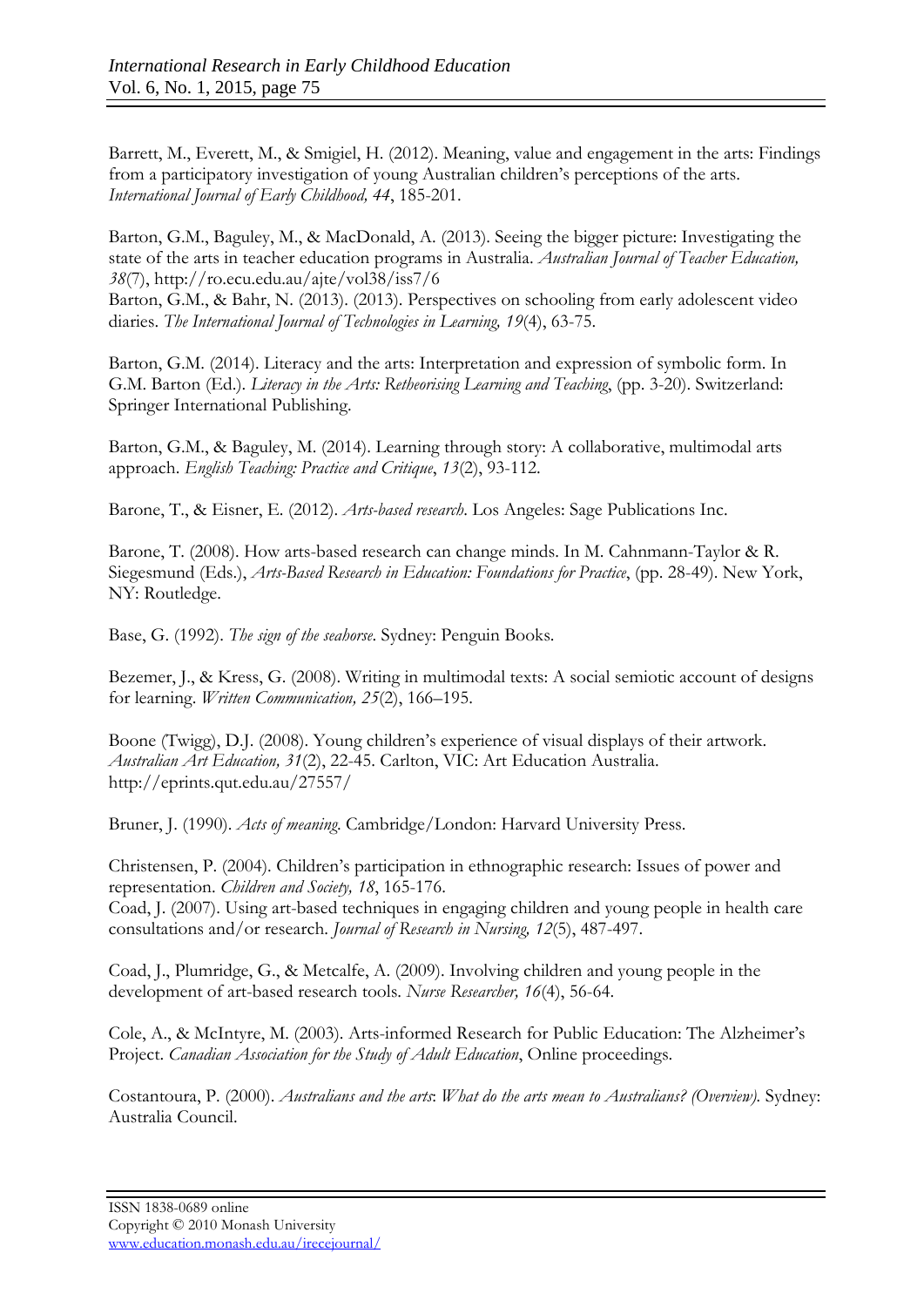Department of Education, Employment and Workplace relations (DEEWR) (2009). *Belonging, being and becoming: The Early Years Learning Framework for Australia*. Australia: Commonwealth of Australia.

Driessnack, M., & Gallo, A.M. (2011). Stop, look, and listen revisiting the involvement of children and adolescents in genomic research. *Annual Review of Nursing Research, 29*, 133–149.

Edwards, L.C. (2002). The creative arts: A process approach for teachers and children, 3rd Ed. New Jersey: Prentice-Hall.

Eisner, E. (1972). *Educating artistic vision*. New York: Macmillan Publishing Co. Inc.

Eisner, E. (1991). *The enlightened eye: Qualitative inquiry and the enhancement of educational practice*.

Toronto: Macmillan Publishers.

Eisner, E. (2002). *The arts and the creation of mind*. New Haven, CT: Yale University Press

Ewing, R. (2010). *The arts and Australian education: Realising potential*. Camberwell, Australia: Australian Council for Educational Research.

Gardner, H. (1980). *Artful scribbles: The significance of children's drawings*. New York: Basic Books.

Gardner, H. (1991). *The unschooled mind: How children think and how schools should teach*. New York: Basic Books.

Hill, S. (2012). *Developing early literacy: Teaching and assessment, 2nd Ed*. Victoria, Australia: Eleanor Curtain Publishers.

Jewitt, C. (2006). *Technology, literacy and learning: A multimodal approach*. London: Routledge.

Kindler, A. M. (1997). *Child development in art*. Reston, VA: National Art Education Association.

Knowles, G., & Cole, A. (2008). *Handbook of the arts in qualitative research: Perspectives, methodologies, examples and issues*. Thousand Oaks: Sage Publications.

Kress, G. (1997). *Before writing: Rethinking the paths to literacy*. London: Routledge Publishers.

Lambert, V., Coad, J., Hicks, P., & Glacken, M. (2014). Young children's perspectives of ideal physical design features for hospital-built environments. *Journal of Child Health Care, 18*(1), 57–71.

Leavy, P. (2009). *Method meets art: Arts-based research practice*. New York: The Guilford Press.

Lemke, J. (2002). Travels in hypermodality. *Visual Communication, 1*(3), 299–325.

Liamputtong, P., & Rumbold, J. (2008). *Knowing differently: Arts-based and collaborative research methods*. New York, USA: Nova Science Publishers, Inc.

Lowenfeld, V., & Brittain, W. L. (1970). *Creative and mental growth* (5th ed.). New York: Macmillan.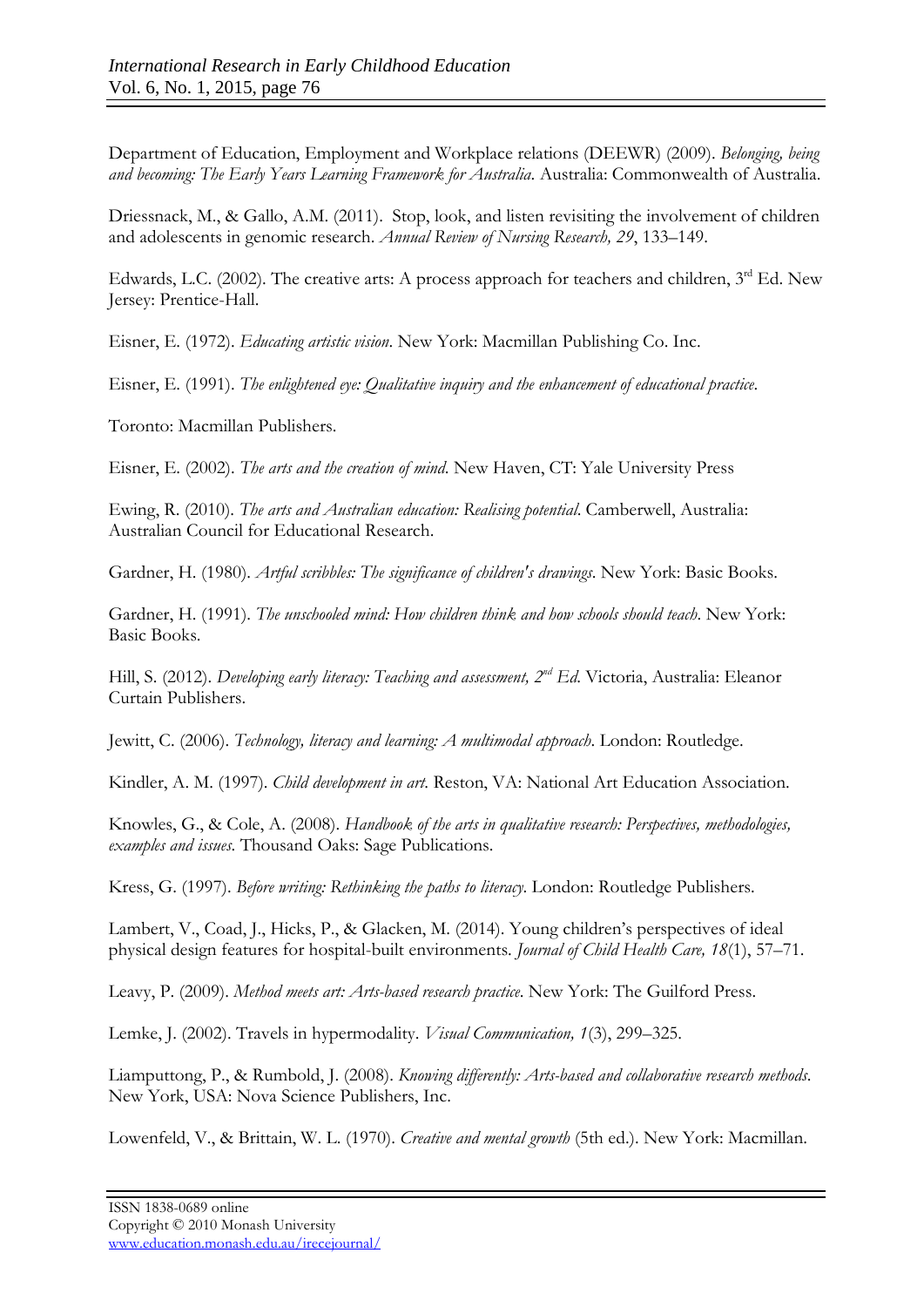McArdle, F., & Wright, S. (2014). First literacies: Art, creativity, play, constructive meaning-making. In G.M. Barton (Ed.). *Literacy in the Arts: Retheorising Learning and Teaching*, (pp. 21-38). Switzerland: Springer International Publishing.

McIntyre, M., & Cole, A. (2008). Love stories about caregiving and Alzheimer's disease: A performative methodology*, Journal of Health Psychology,13*(2), 213-225.

McNiff, S. (1998). *Art-based research.* London: Jessica Kingsley Publishers.

McNiff, S. (2008). Arts-based research. In G. Knowles, & A. Cole (Eds.). *Handbook of the Arts in Qualitative Research,* (pp. 29-42), Thousand Oaks, California: Sage Publications.

Mace, M. (1997). Toward an understanding of creativity through a qualitative analysis of contemporary art making. *Creativity Research Journal, 10*(2-3), 265-278. Payne, H. (Ed.). (1993). *Handbook of inquiry in the arts therapies: One river, many currents*. London: Jessica Kingsley Publishers.

Rolling, J. H. (2013). *Arts-based research*. New York: Peter Lang Primer.

Sinclair, C., Jeanneret, N., & O'Toole, J. (Eds.). (2010). *Education in the arts: teaching and learning in the contemporary curriculum, 2nd ed*. Australia: Oxford University Press.

Sinner, A., Leggo, C., Irwin, R.L., Gouzouasis, P., & Grauer, K. (2006). Arts-based educational research dissertations: Reviewing the practices of new scholars. *Canadian Journal of Education 29*(4), 1223-1270.

Smithbell, P. (2010). Arts-based research in education: A review. *The Qualitative Report, 15*(6), 1597- 1601.

Sullivan, G. (2008). Painting as research: Create and critique. In G. Knowles, & A. Cole (Eds.). *Handbook of the Arts in Qualitative Research, (pp. 240-252), Thousand Oaks, California: Sage* Publications.

Twigg, D. (2011a). Handle with care: Researching the lived experiences of young children in early childhood settings. *International Journal of Arts and Sciences*, 4(11), Cumberland, RI: InternationalJournal.org**.**

Twigg, D. (2011b). Look out below (and above)!: Challenging traditional methods of displaying young children's artwork. *Contemporary Issues in Early Childhood*, 12(3), Oxford, UK: Symposium Journals Ltd.

[http://www.eric.ed.gov/ERICWebPortal/search/detailmini.jsp?\\_nfpb=true&\\_&ERICExtSear](http://www.eric.ed.gov/ERICWebPortal/search/detailmini.jsp?_nfpb=true&_&ERICExtSear)

Twigg, D., & Garvis, S. (2010). Exploring art in early childhood education. *The International Journal of the Arts in Society, 5*(2), 193-204.

Vygotsky, L.S. (1978) *Mind and society: The development of higher mental processes*. Cambridge, MA: Harvard University Press.